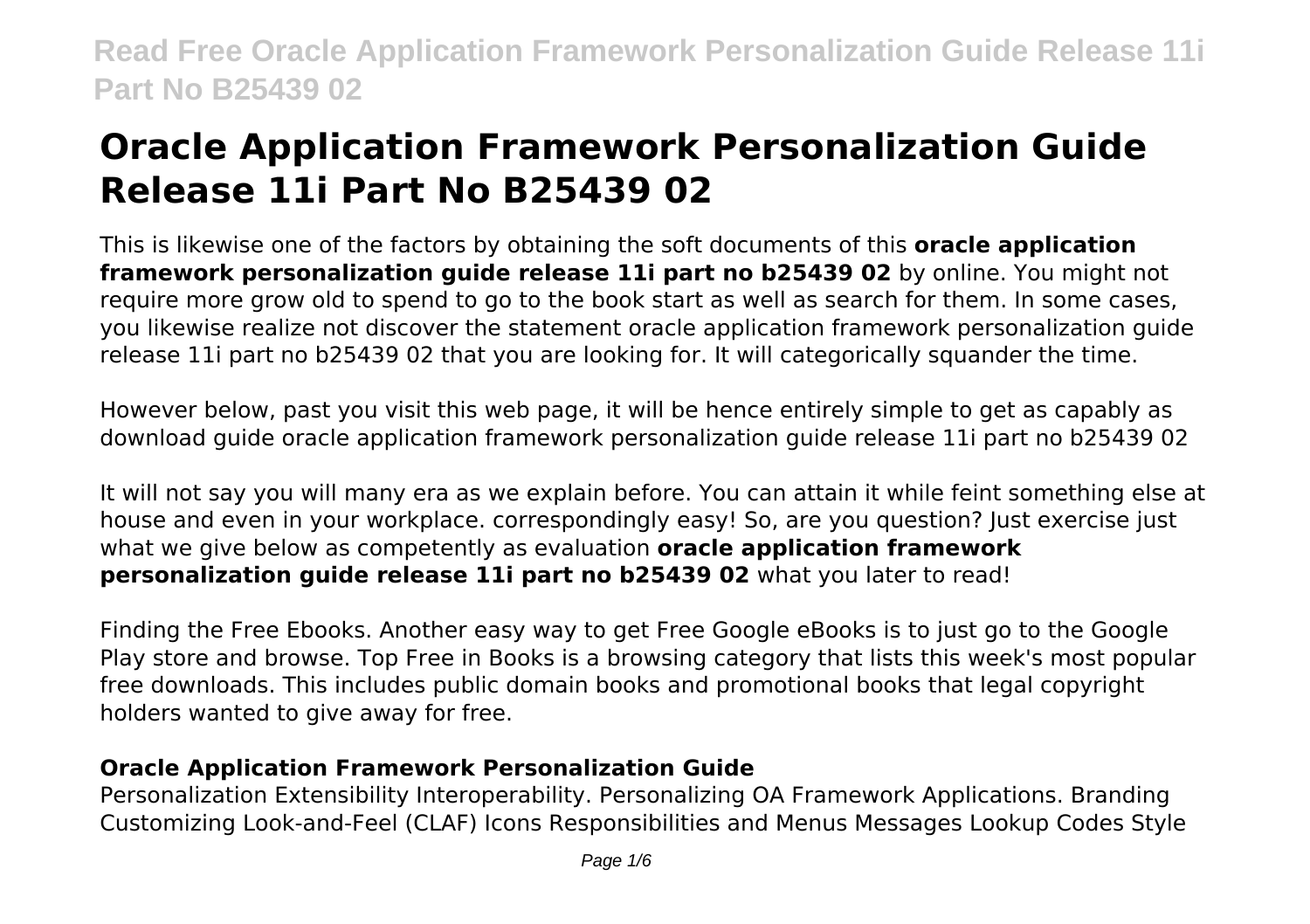Sheets. Personalizing Your Pages and Portlets. Overview Personalization Levels OA Personalization Framework Features Profile Options Used By OA Personalization Framework

### **Oracle Application Framework Personalization Guide**

OA Framework includes the OA Personalization Framework which allows you to personalize an Oracle E-Business Suite application page without modifying any underlying code. Personalizing the appearance of or the data displayed in an OA Framework-based page is easy and straightforward.

#### **Oracle Application Framework Personalization Guide**

Welcome to Release 12.2 of the Oracle Application Framework Personalization Guide. This guide assumes you have a working knowledge of the following: The principles and customary practices of your business area. Computer desktop application usage and terminology. This documentation assumes familiarity with the Oracle E-Business Suite.

### **Oracle Application Framework Personalization Guide**

Administrative-Level Personalizations: Personalization Workbench. Overview. Personalization Workbench User Interface. Personalization Levels. Using the Personalize / Preview Panel. Personalize Mode. Preview Mode. Creating New Items or Regions Using the Component Palette. Reordering an Item or Region with Drag and Drop.

### **Oracle Application Framework Personalization Guide**

Oracle E-Business Suite applications are currently shipped with Oracle's corporate Browser Lookand-Feel (BLAF), which supplies a rich set of components for web-based applications. Although OA Personalization Framework provides you with the ability to change the look of a page by changing user interface (UI) component properties, adding UI components, and so on, it does not allow you to create and apply an entirely new Look-and-Feel to an application.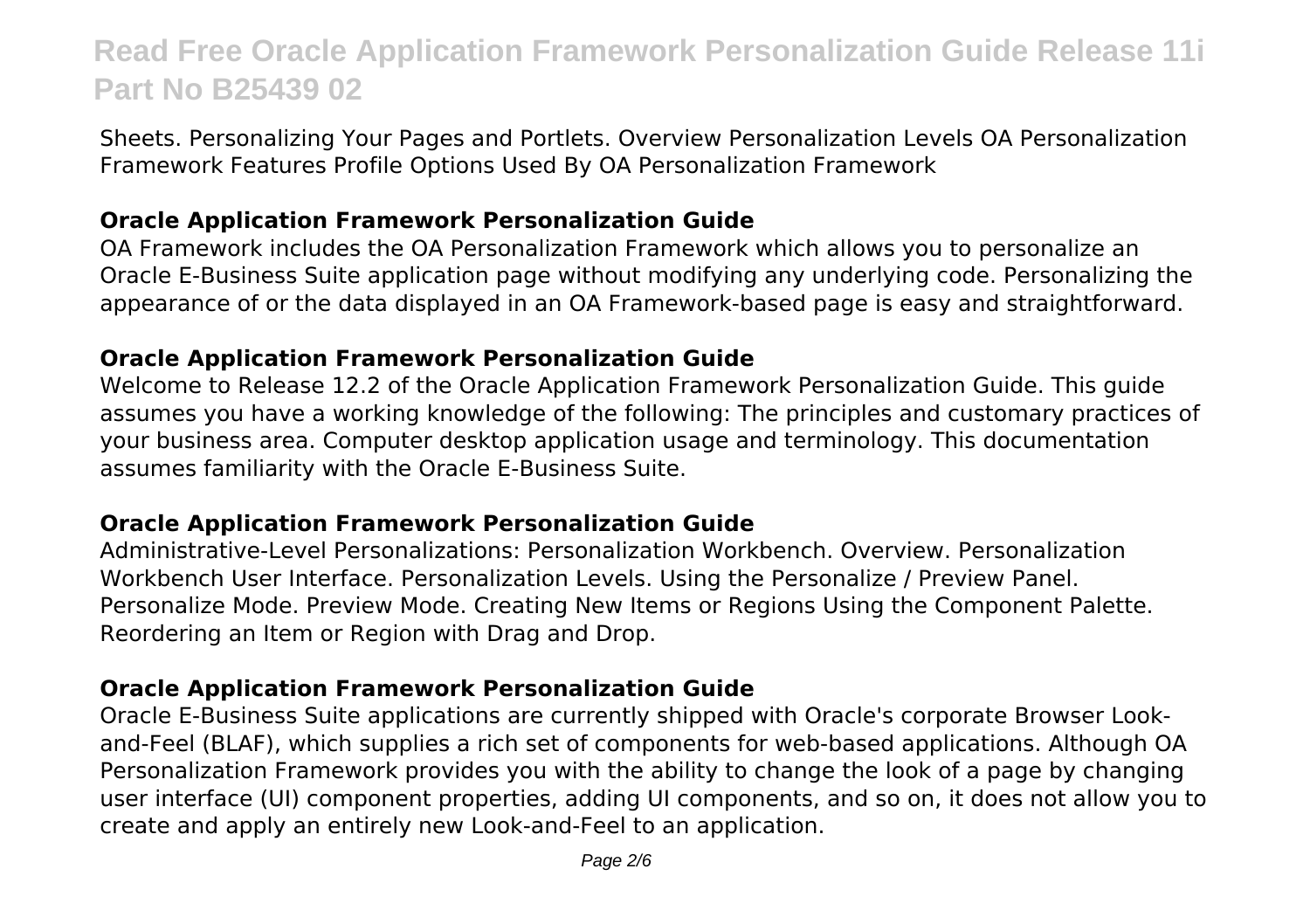### **Oracle Application Framework Personalization Guide**

For additional information, refer to Chapter 4: Implementing Specific UI Features: Personalizable Pages in the OA Framework Developer's Guide. Oracle E-Business Suite Administrator. Function Level - the customer administrator can define functions and use them as context for granular level personalizations. For example, you can create a function-level personalization to "hide the salary field, if the user is updating an employee record, but not when the user is creating a new employee".

#### **Oracle Application Framework Personalization Guide**

To construct a fully configurable page, use OA Extension, as described in the Oracle Application Framework Developer's Guide. Note: If a page contains flexible layout and flexible content created from the personalization Create Item page, you get the Page Hierarchy Personalization page UI when you personalize the page.

#### **Oracle Application Framework Personalization Guide**

Select the Personalize pen icon to launch a focused version of the Page Hierarchy Personalization page for a selected... Use the Hierarchy Page HGrid to identify the query region for which you wish to create an "admin-seeded user-level"... Select the Seeded User Views icon to launch the Personalize ...

### **Oracle Application Framework Personalization Guide**

Enable Personalization Link for OAF Pages. OA Framework Personalization. Deploy JAR File into R12 in OA Server . Controller Extension in OAF. Application Module Extension in OAF. EO based VO Extension in OAF. Entity Object Extension in OAF. Puneet Rajkumar. Puneet Rajkumar. Puneet Rajkumar. Puneet Rajkumar. Puneet Rajkumar. Puneet Rajkumar ...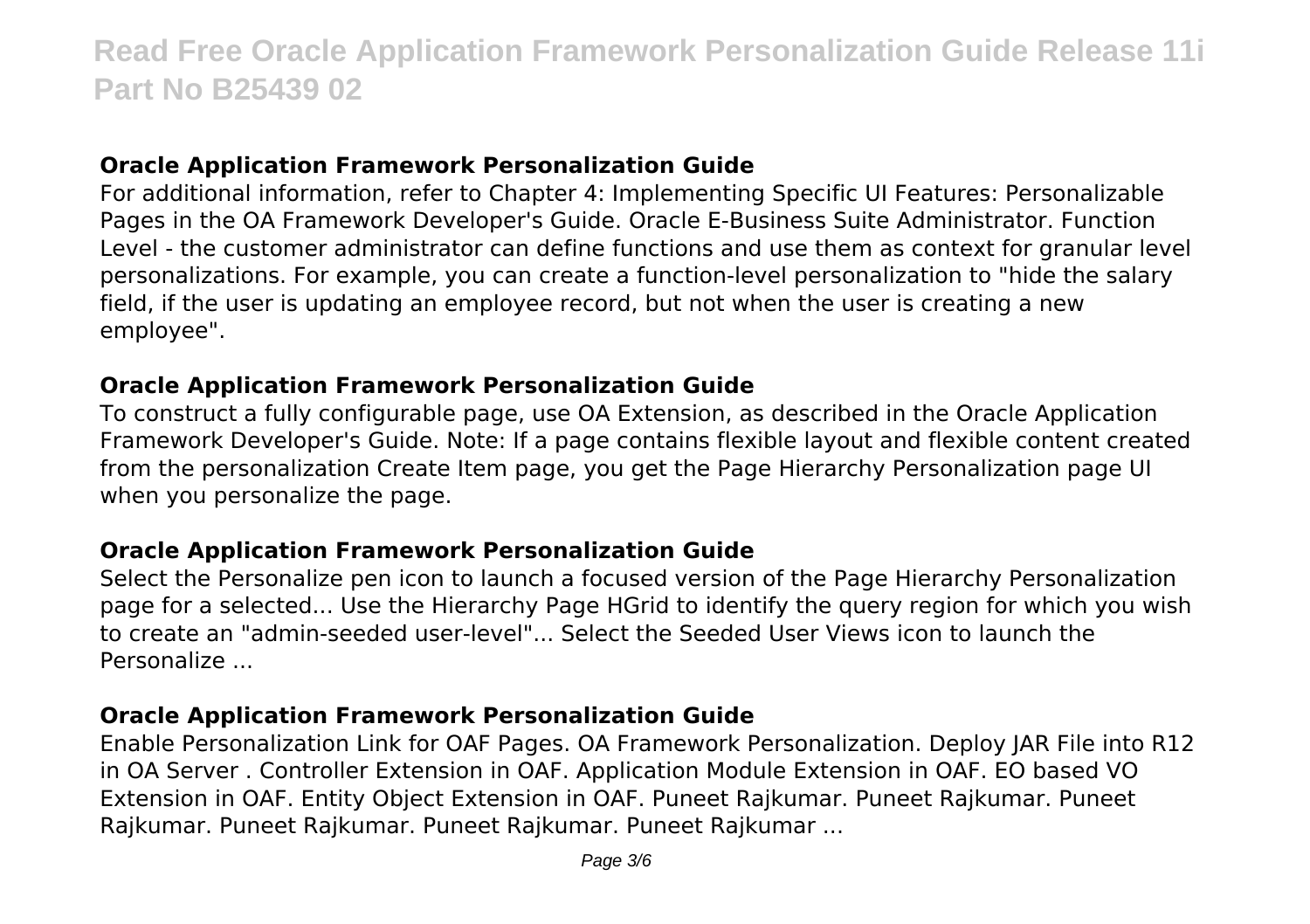### **Personalization and Extensions for OAF Pages Developer Guide**

In OAF the page definitions are stored in JDR tables normally called MDS repository.In the standard application sometimes customer wants some degree of changes in the display/functionality.OAF has a mechanism called Personalizationto achieve this.Personalizations are also stored in MDS but a layer above the page definition.So it is upgrade safe.

### **OA Framework Personalization | Oracle My Consulting ...**

Product Description: Oracle Application Framework (OA Framework) is an integrated platform for developing and deploying Oracle E-Business Suite HTML-based applications. This VPAT only covers OA Framework runtime user interface components, user interface interactivity and functional administration pages.

### **VPAT - Oracle Application Framework Release 12.2.7**

Implement PopList in OA Framework. Create Data Entry OAF Page. Create Auto Customization Criteria OAF Search Page. Create OAF Search Page. Clear/ Reset Result Table of Search page in OAF. Update Records in OAF Page. Create and Update on one click in OA Framework. Delete records in OAF Page. Implement Train in OAF Page. Call D2K Form from OAF Page

# **OAF Developer Guide | Welcome to My Oracle World**

capabilities, methods and tools for performing personalizations are documented in the Oracle Application Framework Personalization Guide. The most current version of this Personalization guide is published in the Oracle Applications Documentation Library, which is supplied on a physical CD in the Oracle Applications Release 11.5.10 software bundle.

# **Oracle Application Framework Developer's Guide**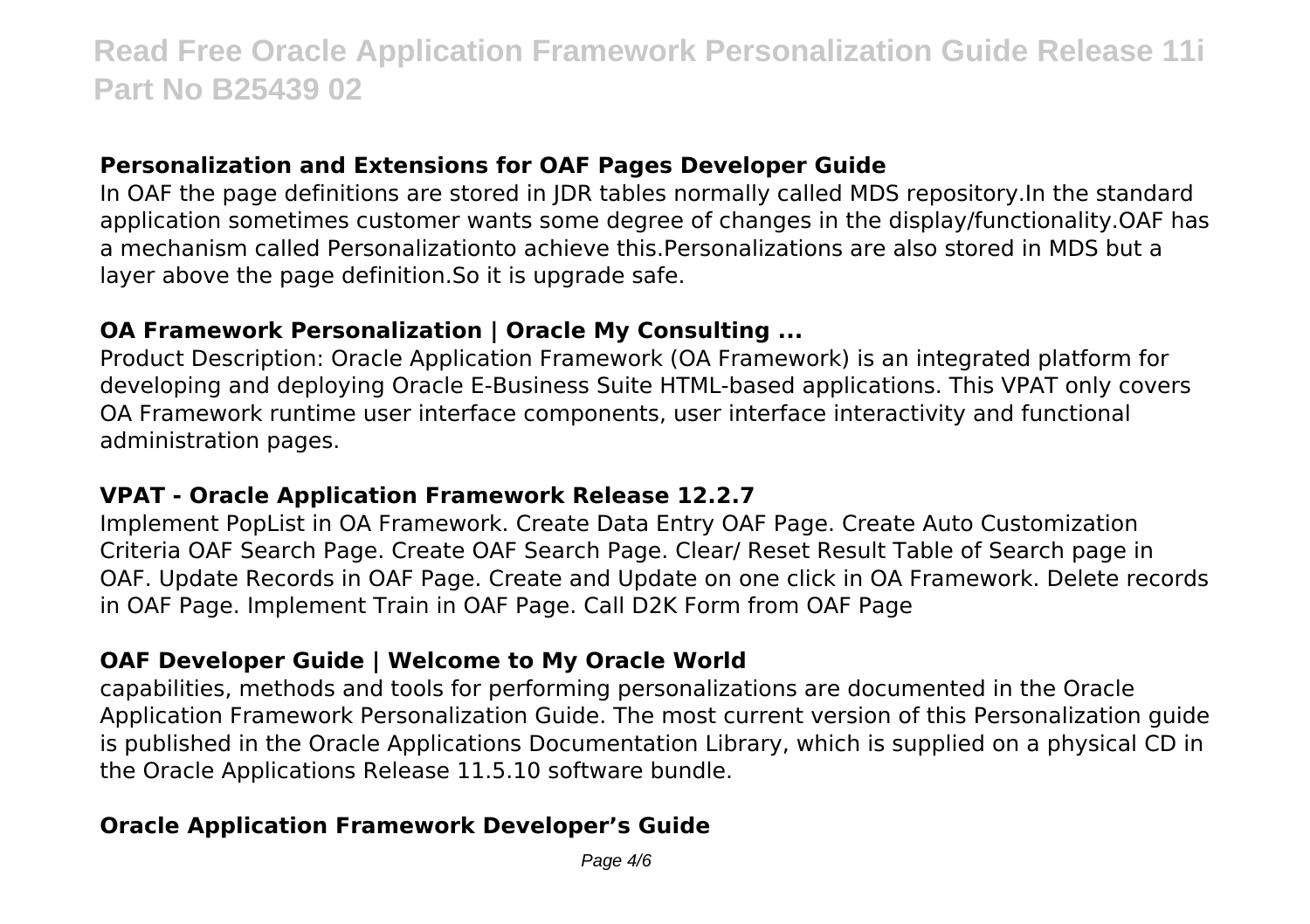Oracle Application Framework (OAF) provides visual and declarative approaches to Java EE development. The OA framework is also available to customers for personalization's, customizations and custom-application development. - The OA Framework helps to create self Service pages in Oracle EBS.

# **Oracle Application Framework (OAF) Tutorials**

OA Framework Architecture. Declarative Development Environment Provides Flexibility. • Rapid application development environment • Consistent & compelling UI • Built-in durable personalizations • Extensible UI and business logic. OA Framework Architecture. Model-View-Controller (MVC) Design Provides Flexibility. A component-based design with clean interfaces among model, view, and controller objects.

### **<Insert Picture Here> - Oracle Cloud**

Oracle Applications Framework - Version 12.1.3 to 12.2 [Release 12.1 to 12.2] Information in this document applies to any platform. Goal. This note provides examples on changing the Look and Feel of E-Business Suite. Please refer to Oracle Application Framework Personalization Guide Release 12.2 for further details

# **How to change the Look and Feel of Oracle Applications**

Users followed the OA Framework Personalization & Extensibility Guide <Note 236618.1> (OA Framework Personalization and Extensibility Guide: Version 5.7+) After creating the personalization, the page is no longer accessible and you need to back-out or remove this personalization to allow access to the page.

# **E-Business Suite Steps To Remove / Disable ... - Oracle**

Product Description: Oracle Application Framework (OA Framework) is an integrated platform for